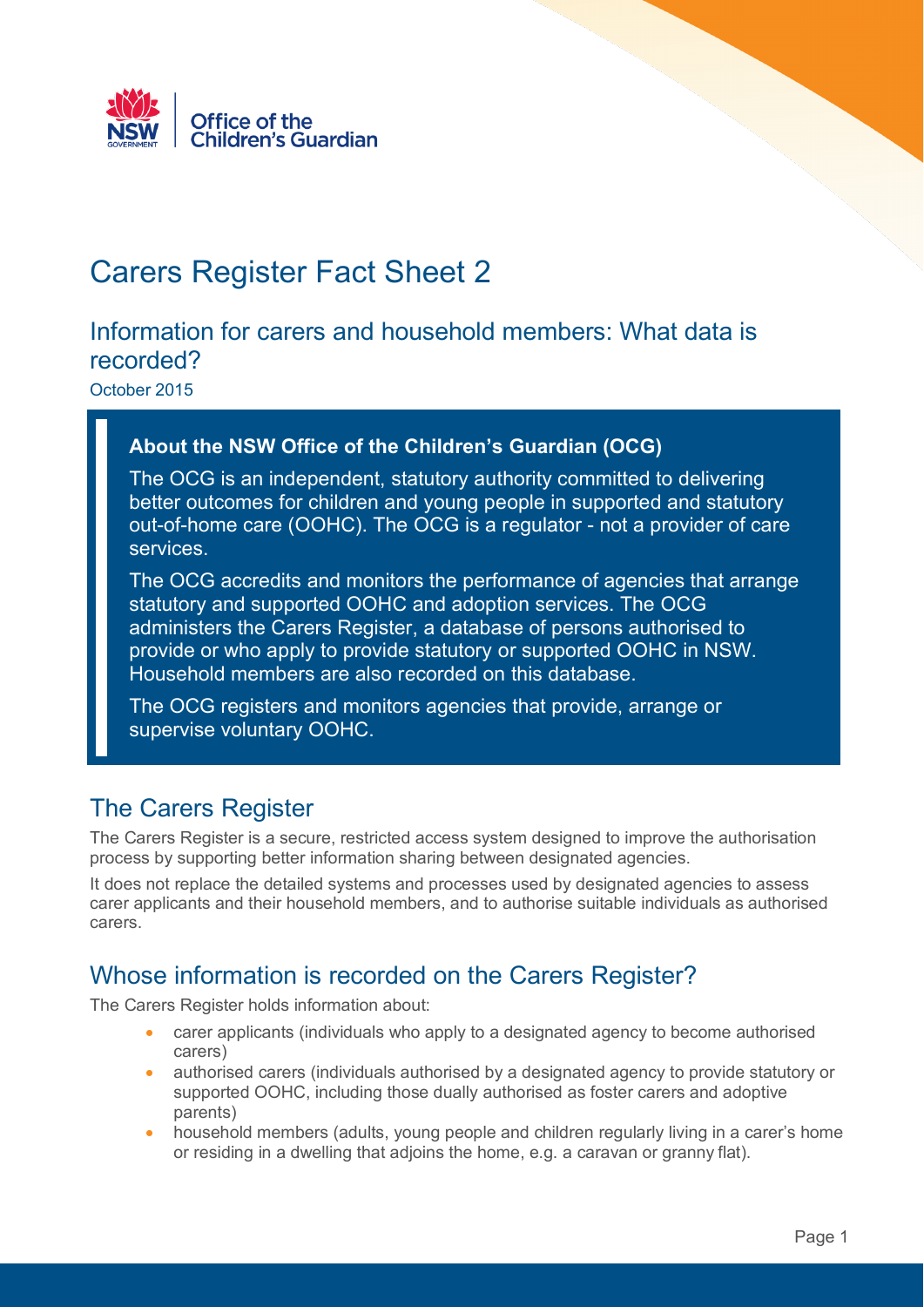Children and young people in statutory, supported or voluntary OOHC are **not** recorded on the Carers Register. However, if they continue to reside in a carer's home after they turn 18 years of age, they will require a current NSW Working With Children Check clearance.

### What information is held on the Carers Register?

The Carers Register records identification information about carer applicants and authorised carers, and their household members including their names, previous names, gender, date of birth, and whether they identify as Aboriginal or Torres Strait Islander.

Recorded household information includes the residential address, a list of all persons living in the home and the outcome of a home inspection. Associations between carers and household members are recorded, including movements into (and out of) carer households.

Carers and household members are also asked whether they have had any association with any other designated agency in NSW or any other Australian state or territory.

A carer's application and authorisation history, including application refusals and any cancellation or suspension of authorisation is recorded on the Carers Register.

For more information, see the Carers Register fact sheet: Probity and suitability checks for carers and household members.

### Outcome of compulsory probity and suitability checks

The Carers Register records the outcomes of carer applicant and household member checks and assessments and does not permit a carer to be fully authorised until the designated agency certifies that all required checks and assessments have been satisfactorily completed.

The Carers Register does not hold details of each probity and suitability check, only the outcome (eg satisfactory or unsatisfactory).

However, designated agencies maintain records of all details and these may be shared with other designated agencies during an 'other designated agency check'.

A designated agency is required to contact other designated agencies regarding a carer applicant or household member who is known to a current or has had a previous association with the other designated agency. The purpose of this check is to ensure information relevant to the assessment of carer applicants is shared between designated agencies.

#### Reportable allegation information

The Carers Register shows when a reportable allegation is currently being investigated by an agency, or when the Office of the Children's Guardian has provided a direction to the agency that the allegation should not be finalised on the Register. In addition, a permanent record of reportable allegations is maintained where a designated agency determines that there may be ongoing risks that relate to the safety, welfare or wellbeing of a child in out-of-home care.

The Carers Register records the date and status of the allegation date but does not record the details of the allegation. Information relating to finalised reportable allegations (and some current reportable allegations), may be shared with other agencies as part of the 'other designated agency check'.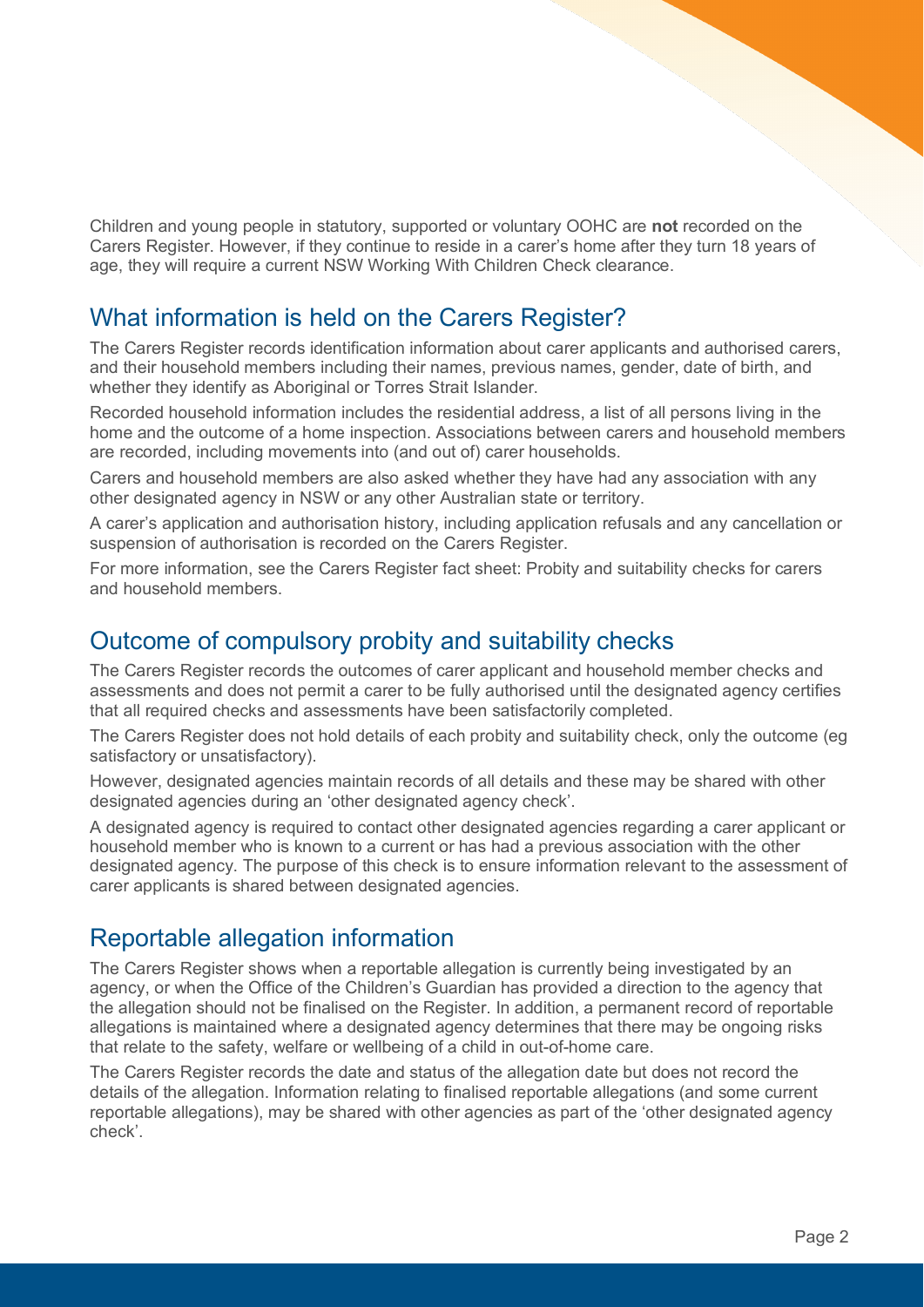## Recording carer and carer applicant information

Designated agencies are required to inform authorised carers and their household members; and carer applicants and their household members that by law, their information must be entered into the Carers Register.

Consent is not required from authorised carers and their household members for their information to be entered into the Carers Register, but designated agencies must inform them of what information will be recorded.

Carer applicants and household members are not obliged to give consent but their application for authorisation will not proceed without it.

#### Who has access to Carers Register information?

A designated agency only has access to Carers Register information about its own carers and household members but is able to access any Carers Register history of an individual who applies to the agency for authorisation as a carer or becomes a household member (of a carer applicant or authorised carer).

The OCG and Department of Communities and Justice have access to Carers Register information. The NSW Ombudsman, law enforcement, investigative, and child protection bodies in other jurisdictions may be provided with information held in the Carers Register.

Carer applicants, authorised and former carers, and their household members can access information about themselves held on the Carers Register including information held about their children. There is a requirement to consult the Office of the Children's Guardian before information concerning unfinalised investigations into reportable allegations and some reportable conduct matters is disclosed.

# Who enters and updates information in the Carers Register?

The designated agency that authorises a carer is responsible for entering carer application and authorisation information on to the Carers Register. The OCG will maintain the Carers Register in accordance with the *Children's Guardian Act 2019* and the Children and Young Persons (Care and Protection) Regulation 2012.

#### More information

Information about the Carers Register is available from the OCG's website at www.ocg.nsw.gov.au. If you have a question, please email carers- register@ocg.nsw.gov.au

For information about the OCG's other regulatory responsibilities, including the Working With Children Check, Child Safe Organisations, Reportable Conduct Scheme, Statutory and Voluntary Out-of-Home Care, and Adoption, please visit www.ocg.nsw.gov.au